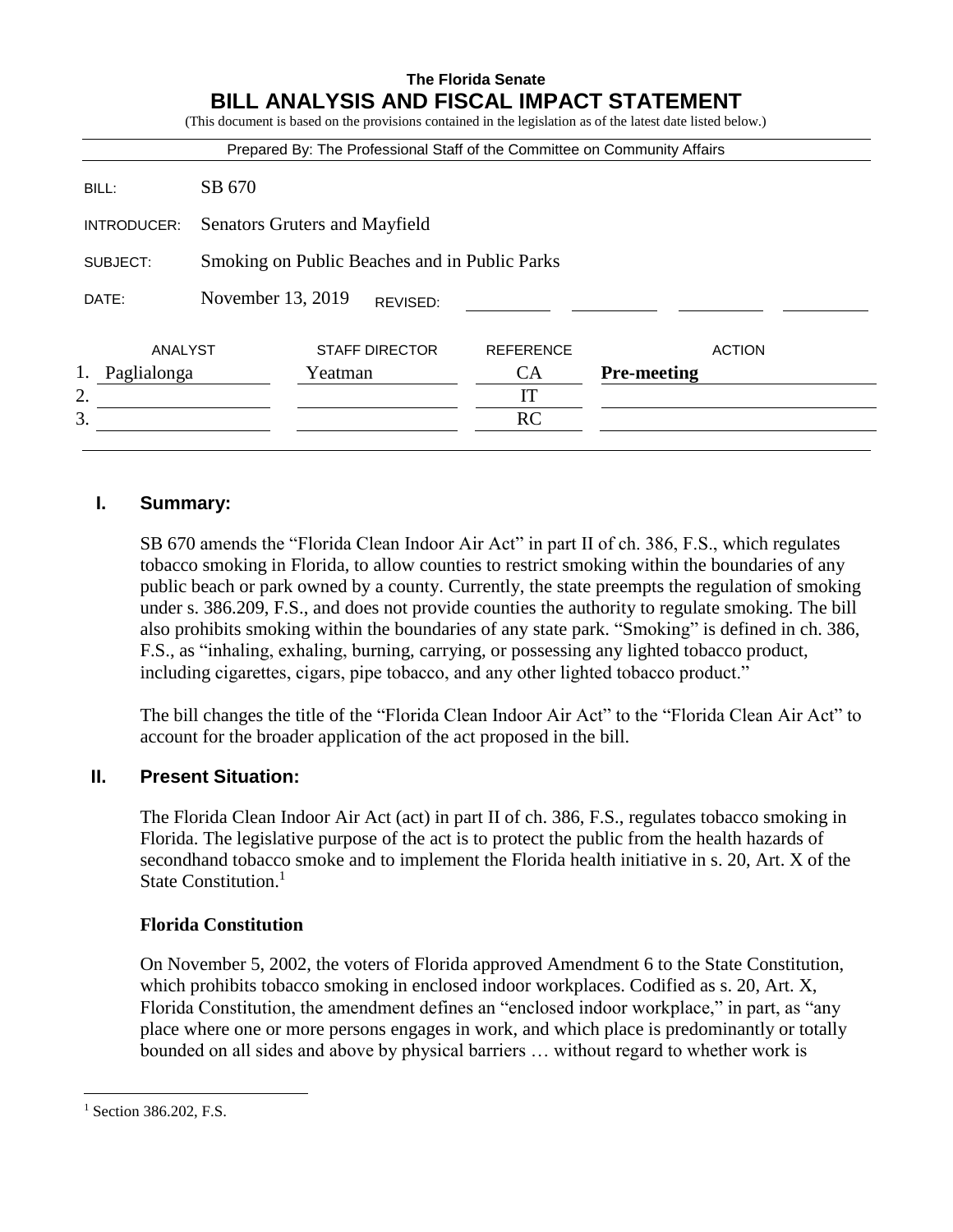$\overline{a}$ 

occurring at any given time." The amendment defines "work" as "any persons providing any employment or employment-type service for or at the request of another individual or individuals or any public or private entity, whether for compensation or not, whether full or part-time, whether legally or not." The amendment provides limited exceptions for private residences "whenever they are not being used commercially to provide child care, adult care, or health care, or any combination thereof," retail tobacco shops, designated smoking guest rooms at hotels and other public lodging establishments, and stand-alone bars.

The constitutional amendment directed the Legislature to implement the "amendment in a manner consistent with its broad purpose and stated terms." The amendment required that implementing legislation have an effective date of no later than July 1, 2003, and required that implementing legislation provide civil penalties for violations; provided for administrative enforcement, and required and authorized agency rules for implementation and enforcement. The amendment further provided that the Legislature may enact legislation more restrictive of tobacco smoking than that provided in the Florida Constitution.

### **Florida's Clean Indoor Air Act**

The Legislature implemented the smoking ban by enacting ch. 2003-398, L.O.F., which amended pt. II of ch. 386, F.S., and created s. 561.695, F.S., of the Beverage Law. The act, as amended, implements the constitutional amendment's prohibition. Specifically, s. 386.204, F.S., prohibits smoking in an enclosed indoor workplace unless the act provides an exception. The act adopts and implements the amendment's definitions and adopts the amendment's exceptions for private residences whenever not being used for certain commercial purposes;<sup>2</sup> stand-alone bars;<sup>3</sup> designated smoking rooms in hotels and other public lodging establishments;<sup>4</sup> and retail tobacco shops, including businesses that manufacture, import, or distribute tobacco products and tobacco loose leaf dealers.<sup>5</sup>

Section 386.207, F.S., provides for enforcement of the act by the Department of Health (DOH) and the Department of Business and Professional Regulation (DBPR) within each department's specific areas of regulatory authority. Sections 386.207(1) and 386.2125, F.S., grant rulemaking authority to the DOH and the DBPR and require that the departments consult with the State Fire Marshal during the rulemaking process.

Section 386.207(3), F.S., provides penalties for violations of the act by proprietors or persons in charge of an enclosed indoor workplace.<sup>6</sup> The penalty for a first violation is a fine of not less than \$250 and not more than \$750. The act provides fines for subsequent violations in the amount of not less than \$500 and not more than \$2,000. Penalties for individuals who violate the act are provided in s. 386.208, F.S., which provides for a fine of not more than \$100 for a first violation and not more than \$500 for a subsequent violation. The penalty range for an individual violation is identical to the penalties for violations of the act before the implementation of the constitutional smoking prohibition.

<sup>2</sup> Section 386.2045(1), F.S. *See also* definition of the term "private residence" in s. 386.203(1), F.S.

<sup>3</sup> Section 386.2045(4), F.S. *See also* definition of the term "stand-alone bar" in s. 386.203(11), F.S.

<sup>4</sup> Section 386.2045(3), F.S. *See also* definition of the term "designated guest smoking room" in s. 386.203(4), F.S.

<sup>5</sup> Section 386.2045(2), F.S. *See also* definition of the term "retail tobacco shop" in s. 386.203(8), F.S.

<sup>6</sup> The applicable penalties for violations by designated stand-alone bars are set forth in s. 561.695(8), F.S.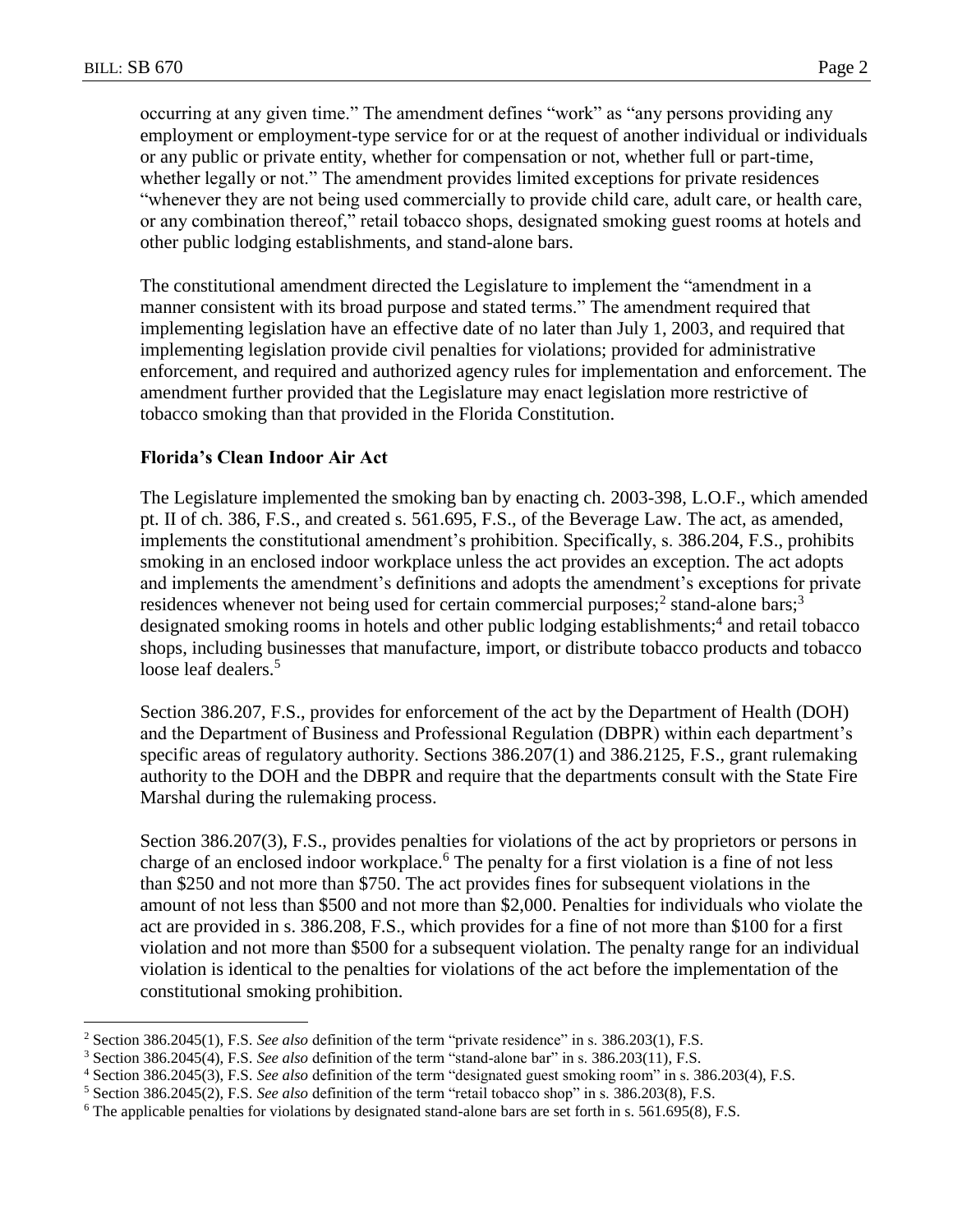### **Smoking Prohibited Near School Property**

Section 386.212(1), F.S., prohibits smoking by any person under 18 years of age in, on, or within 1,000 feet of the real property comprising a public or private elementary, middle, or secondary school between the hours of 6 a.m. and midnight. The prohibition does not apply to any person occupying a moving vehicle or within a private residence.

### **Enforcement**

Section 386.212(2), F.S., authorizes law enforcement officers to issue citations in the form as prescribed by a county or municipality to any person violating the provisions of s. 386, F.S., and prescribes the information that must be included in the citation.

The issuance of a citation under s. 386.212(2), F.S., constitutes a civil infraction punishable by a maximum civil penalty not to exceed \$25, or 50 hours of community service or, where available, successful completion of a school-approved anti-tobacco "alternative to suspension" program.<sup>7</sup>

If a person fails to comply with the directions on the citation, the person will waive his or her right to contest the citation, and the court may issue an order to show cause.<sup>8</sup>

#### **Regulation of Smoking Preempted to State**

Section 386.209, F.S., provides that the act expressly preempts regulation of smoking to the state and supersedes any municipal or county ordinance on the subject.

As an exception to the state's preemption of smoking regulation, s. 386.209, F.S., permits school districts to further restrict smoking by persons on school district property.

Regarding the issue of preemption, a Florida Attorney General Opinion concluded that the St. Johns Water Management District could not adopt a regulation prohibiting smoking by all persons on district property.<sup>9</sup> The Attorney General reasoned that s. 386.209, F.S., represents a clear expression of the legislative intent that the act preempts the field of smoking regulation for indoor and outdoor smoking. The Attorney General noted that the 2011 amendment of s. 386.209, F.S.,<sup>10</sup> authorizes school districts to prohibit smoking on school district property and concluded that further legislative authorization would be required for the water management district to regulate smoking on its property.

<sup>7</sup> Section 386.212(3), F.S.

<sup>8</sup> Section 386.212(4), F.S.

<sup>9</sup> Op. Att'y Gen. Fla. 2011-15 (July 21, 2011). *See also*, Op. Att'y Gen. Fla. 2005-63 (November 21, 2005), which opined that a municipality is preempted from regulating smoking in a public park other than as prescribed by the Legislature.

<sup>10</sup> Chapter 2011-108, L.O.F.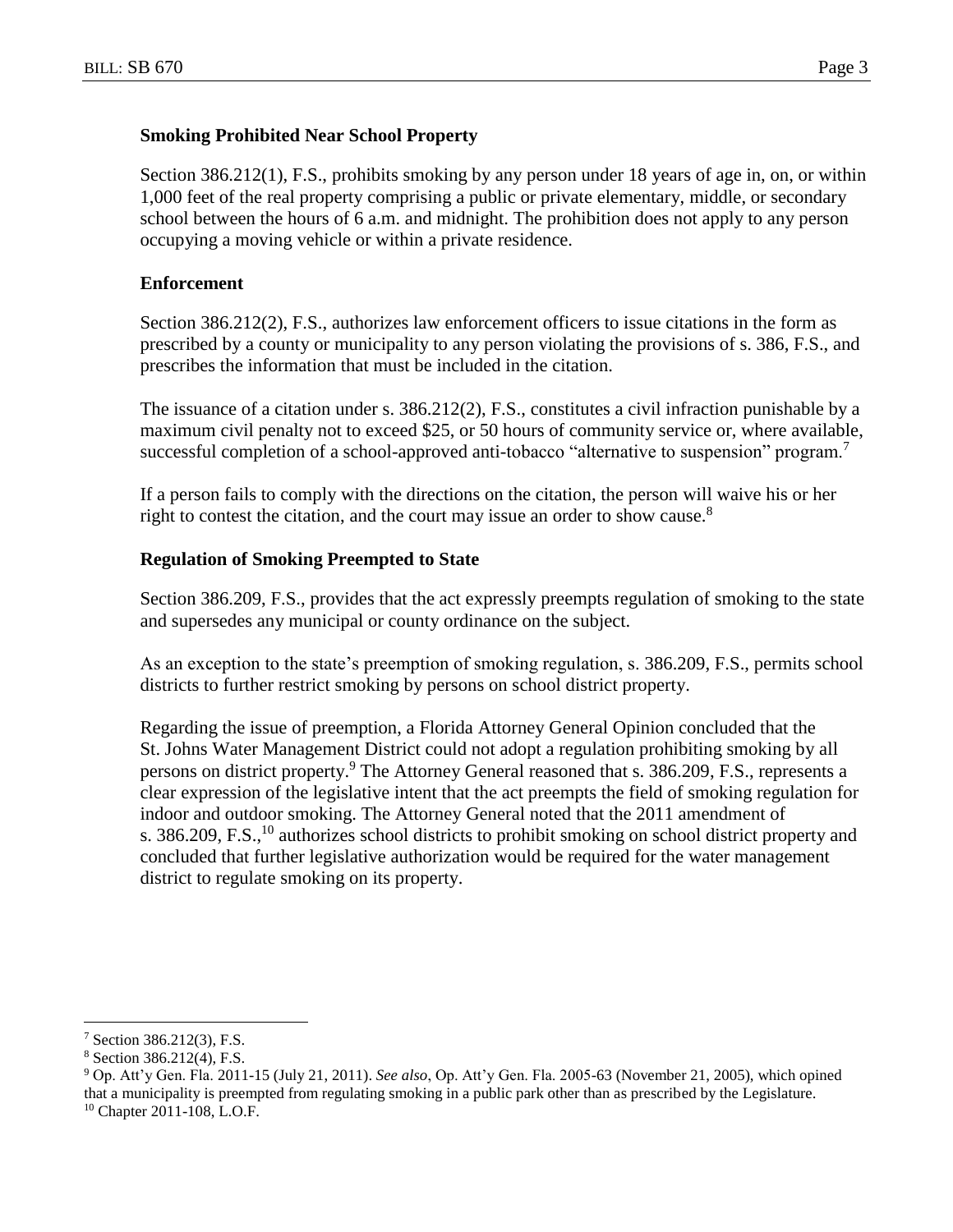$\overline{a}$ 

#### **Public Beaches in Florida**

Florida has 825 miles of sandy coastline, attracting over 18 million tourists each year.<sup>9</sup> A significant portion of Florida's beaches is publically-owned, including federally-owned areas managed by the National Park Service, parts of Florida's 175 state parks, and the many beaches owned and managed by local governments on the coast.<sup>10</sup> There is no specific definition of "public beach" in the Florida Statutes, and whether a beach is considered public or private depends on factors such as ownership and access. $^{11}$ 

Florida law ensures the public's reasonable access to beaches.<sup>12</sup> The Florida Constitution states that the "title to lands under navigable waters, within the boundaries of the state … including beaches below mean high water lines, is held by the state, by virtue of its sovereignty, in trust for all the people."<sup>13</sup> This section is commonly known as the "public trust doctrine."<sup>14</sup> The mean high-water line is the boundary between the publically-owned foreshore (alternately covered and uncovered by the tide) and the dry sand above the line, which may be privately owned.<sup>15</sup> Unless the dry sand is already owned for public use, the private beachfront property extends to the mean high-water line.

The courts have recognized the public's ability to acquire rights to the dry sand areas of privately owned sections of a beach. In 1974, the Florida Supreme Court established the "customary use doctrine" in Florida when it held: "[i]f the recreational use of the sandy area adjacent to the mean high tide has been ancient, reasonable, without interruption and free from dispute, such use, as a matter of custom, should not be interfered with by the owner."<sup>16</sup> A state law passed in 2018

<https://floridadep.gov/fco/fcmp/documents/map-floridas-coastal-counties> (last visited Nov. 13, 2019); Office of Economic & Demographic Research, *Annual Assessment of Florida's Water Resources and Conservation Lands*, *2018 Edition*, 9, 17 (2018), *available at* [http://edr.state.fl.us/content/natural-resources/LandandWaterAnnualAssessment\\_2018Edition.pdf](http://edr.state.fl.us/content/natural-resources/LandandWaterAnnualAssessment_2018Edition.pdf) (last visited Nov. 13, 2019). Beaches in coastal counties are important for tourism and Florida's "brand"; DEP, Florida Coastal Management Program, *Final Assessment and Strategies*, *FY 2016 – FY 2020*, 30 (2015) *available at*

<sup>9</sup> Department of Environmental Protection, *Beaches*[, https://floridadep.gov/water/beaches](https://floridadep.gov/water/beaches) (last visited at Nov 13, 2019). <sup>10</sup> National Park Service, Canaveral National Seashore*, Nature and Science*,

<https://www.nps.gov/cana/learn/nature/index.htm> (last visited Nov. 13, 2019). Canaveral National Seashore's 24 miles of undeveloped beach is the longest such stretch on the east coast of Florida; National Park Service, Gulf Islands National Seashore, *Things To Do*,<https://www.nps.gov/guis/planyourvisit/things2do.htm> (last visited Nov. 13, 2019). Gulf Islands National Seashore stretches for 160 miles along the coasts of both Florida and Mississippi; DEP, *Beaches and Coasts at Florida State Parks*, https://www.floridastateparks.org/learn/beaches-and-coasts-florida-state-parks (last visited Nov. 13, 2019). Florida's state parks include 100 miles of beaches; DEP, *Map of Florida's Coastal Counties*,

[https://floridadep.gov/sites/default/files/FCMP\\_FY2016-20\\_Assessment.pdf](https://floridadep.gov/sites/default/files/FCMP_FY2016-20_Assessment.pdf) (last visited Nov. 13, 2019). Based on shoreline access sites, there are approximately 439 miles of public saltwater beach in Florida.

<sup>&</sup>lt;sup>11</sup> Section 161.021(1), F.S. "Public access" is defined as "the public's right to laterally traverse the sandy beaches of this state where such access exists on or after July 1, 1987, or where the public has established an accessway through private lands to lands seaward of the mean high tide or water line by prescription, prescriptive easement, or any other legal means, development or construction shall not interfere with such right of public access unless a comparable alternative accessway is provided."

 $12$  Section 187.201(8)(a), F.S.

<sup>13</sup> FLA CONST. art. X, s. 11.

<sup>14</sup> University of Florida, Sea Grant Florida, *Beaches*,<https://www.flseagrant.org/wateraccess/beaches/> (last visited Nov. 13, 2019).

<sup>&</sup>lt;sup>15</sup> Section 177.28, F.S.; Section 177.27(9), (14), F.S. The full definition of "foreshore" is "the strip of land between the mean high-water and mean low-water lines that is alternately covered and uncovered by the flow of the tide." "Mean high water" is defined as the average height of the high waters over a 19-year period.

<sup>16</sup> *City of Daytona Beach v. Tona-Rama, Inc*., 294 So. 2d 73, 78 (1974).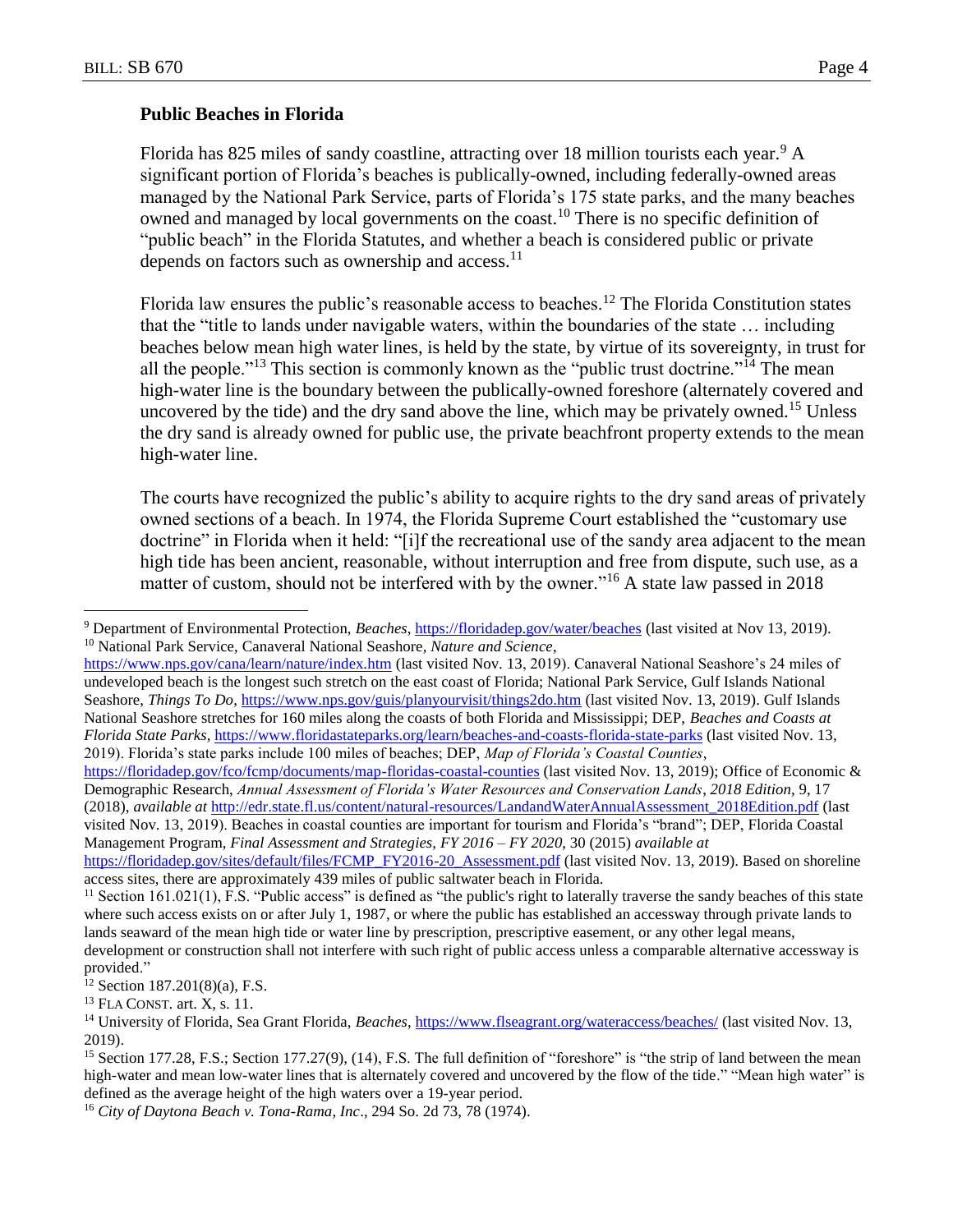prohibits local or state government entities from adopting ordinances or rules allowing the public to access privately-owned beaches under the customary use doctrine unless such ordinance or rule is based on a judicial declaration affirming recreational customary use on such beach.<sup>17</sup> Subsequently, Governor Scott issued an Executive Order directing all agencies headed by an official serving at the pleasure of the Governor not to adopt any rule restricting public access to any Florida beach that has an established recreational customary use, unless necessary for public safety. $18$ 

## **Public Parks Owned by Counties**

In Florida, there are 67 separate county park systems.<sup>19</sup> For example, Orange County Florida maintains and operates 118 county-owned parks, which consist of a wide array of available activities and facilities.<sup>20</sup> Some activities these parks provide the public include nature trails, bird watching, youth and adult athletics, bike paths, horse trails, boat ramps, fishing piers, metal detecting locations, outdoor gyms, and outdoor pavilions.<sup>21</sup>

The Division of Recreation and Parks within the Florida Department of Environmental Protection maintains a comprehensive inventory of the existing park facilities and outdoor resources in Florida. The inventory provides details about the parks and recreation areas in the state and consists of over 13,000 separate records, many of which are county-owned parks.<sup>22</sup>

## **Florida's State Parks**

Florida's award-winning state park system contains 175 state parks, including nearly 800,000 acres of state lands and 100 miles of sandy beaches.<sup>23</sup> Florida's state parks include all real property in the state of Florida under the jurisdiction of the Department of Environmental Protection's (DEP) Division of Recreation and Parks (division) or real property, which may come under the division's jurisdiction regardless of its designation.<sup>24</sup> There are numerous designations in Florida's state park system, and examples include state park, state preserve, historic site, archaeological site, botanical site, museum, and culture center.<sup>25</sup> The statutory law governing Florida's state parks is primarily contained in ch. 258, F.S., State Parks and Preserves.

Requirements and prohibitions under ch. 258, F.S., are enforced by DEP and the Fish and Wildlife Conservation Commission's Division of Law Enforcement.<sup>26</sup> The division's regulations

- <sup>19</sup> Florida Division of Recreation and Parks, *Frequently Asked Questions*, *available at:* <http://prodenv.dep.state.fl.us/DrpOrpcr/StaticFiles/FAQ.pdf> (last visited Nov. 7, 2019) <sup>20</sup> Orange County Government Florida, *Parks*, *available at:*
- <http://www.orangecountyfl.net/CultureParks/Parks.aspx?m=lstaz#.Xcwjw8GP6Uk> (last visited Nov. 13, 2019)  $\overline{^{21}}$  *Id.*

<sup>&</sup>lt;sup>17</sup> Section 163.035(2), F.S.

<sup>18</sup> Office of the Governor, *Executive Order Number 18-202*, 2 (2018), *available at:* [https://www.flgov.com/wp](https://www.flgov.com/wp-content/uploads/orders/2018/EO_18-202.pdf)[content/uploads/orders/2018/EO\\_18-202.pdf](https://www.flgov.com/wp-content/uploads/orders/2018/EO_18-202.pdf) (last visited Nov. 13, 2019).

<sup>22</sup> Florida Division of Recreation and Parks, *Florida Outdoor Recreation Inventory*, *available at:* <https://floridadep.gov/parks/florida-outdoor-recreation-inventory> (last visited Nov. 13, 2019)

<sup>23</sup> DEP, *Division of Recreation and Parks*, *available at:* <https://floridadep.gov/parks> (last visited Nov. 13, 2019).

<sup>24</sup> Fla. Admin. Code R. 62D-2.013(1).

<sup>25</sup> *Id.*

<sup>&</sup>lt;sup>26</sup> Section 258.601, F.S.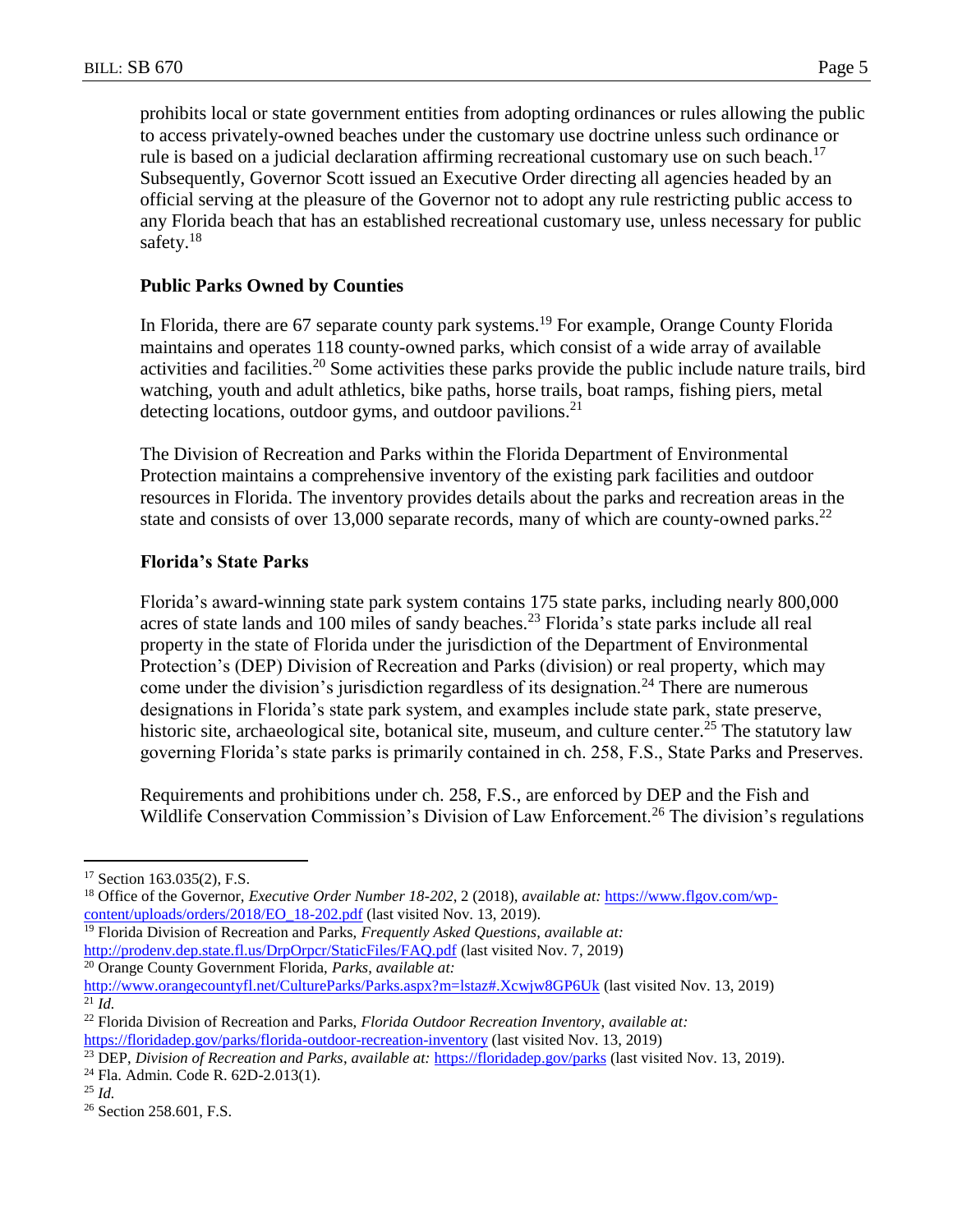contain a rule about fires which prohibits disposing of smoking materials within any park except in designated receptacles.<sup>27</sup>

## **Laws in Other States**

In 2009, Maine passed a law prohibiting "[smoking] tobacco or any other substance in, on or within 20 feet of a beach, playground, snack bar, group picnic shelter, business facility, enclosed area, public place or restroom in a state park or state historic site."<sup>28</sup> In 2015, Hawaii passed a law prohibiting smoking within its state park system.<sup>29</sup> In 2018, New Jersey banned smoking at public parks and beaches.<sup>30</sup> New Jersey's legislature found that "[t]he prohibition of smoking at public parks and beaches would better preserve and maintain the natural assets of this State by reducing litter and increasing fire safety in those areas, while lessening exposure to secondhand tobacco smoke and providing for a more pleasant park or beach experience for the public.]<sup>"31</sup>

Alaska law prohibits individuals from smoking outdoors "within 10 feet of playground equipment located at a public or private school or a state or municipal park while children are present."<sup>32</sup> Puerto Rico prohibits smoking in "public or private recreational installations."<sup>33</sup> The definition of public or private recreational installations under Puerto Rico law includes parks.<sup>34</sup> Oklahoma law designates all buildings and other properties owned or operated by the state as nonsmoking, effectively prohibiting smoking at state parks in Oklahoma, except for at any designated outdoor smoking areas.<sup>35</sup>

Oregon's Parks and Recreation Department prohibits smoking tobacco products at park properties but provides exceptions, including smoking in vehicles and at designated campsites.<sup>36</sup>

<sup>27</sup> Fla. Admin. Code R. 62D-2.013(3); National Fire Protection Association, Public Education, *Smoking*, *available at:*  <https://www.nfpa.org/Public-Education/By-topic/Top-causes-of-fire/Smoking> (last visited Nov. 13, 2019). The term "smoking materials" is commonly used to refer to cigarettes, pipes, and cigars.

<sup>&</sup>lt;sup>28</sup> Me. Rev. Stat. tit. 22, §§ 1580-E(2) and 1541(6). Under Maine law, "'Smoking' includes carrying or having in one's possession a lighted or heated cigarette, cigar or pipe or a lighted or heated tobacco or plant product intended for human consumption through inhalation whether natural or synthetic in any manner or in any form. 'Smoking' includes the use of an electronic smoking device."

 $^{29}$  Haw. Rev. Stat. Ann. § 184-4.5. "Smoking" is defined in the statute as "inhaling or exhaling upon, burning, or carrying any lit cigarette, cigar, or pipe or the use of an electronic smoking device."

<sup>30</sup> 2018 NJ Sess. Law Serv. Ch. 64, S. 2534 (2018), *available at:* [https://www.njleg.state.nj.us/2018/Bills/PL18/64\\_.PDF](https://www.njleg.state.nj.us/2018/Bills/PL18/64_.PDF) (last visited Nov. 13, 2019). The law defines "smoking" as "the burning of, inhaling from, exhaling the smoke from, or the possession of a lighted cigar, cigarette, pipe or any other matter or substance which contains tobacco or any other matter that can be smoked, or the inhaling or exhaling of smoke or vapor from an electronic smoking device." <sup>31</sup> N.J. Stat. Ann. § 26:3D-56(e).

 $32$  Alaska Stat. Ann. §§ 18.35.301(c)(1) and 18.35.399(12). Alaska law defines "smoking" as "using an e-cigarette or other oral smoking device or inhaling, exhaling, burning, or carrying a lighted or heated cigar, cigarette, pipe, or tobacco or plant product intended for inhalation."

 $33$  24 L.P.R.A. §§ 891 and 892. "Smoking" is defined as "the activity of inhaling and exhaling smoke from [tobacco] and other substances that are lit in cigars, cigarettes, and pipes, and to possess or transport cigars, cigarettes, pipes, and smoking articles while lit and it shall also include the use of the so-called electronic cigarette."

<sup>34</sup> 24 L.P.R.A. § 891.

<sup>35</sup> Okla. Stat. Ann. tit. 21, § 1247(B).

<sup>36</sup> Or. Admin. R. 736-010-0040(8)(j).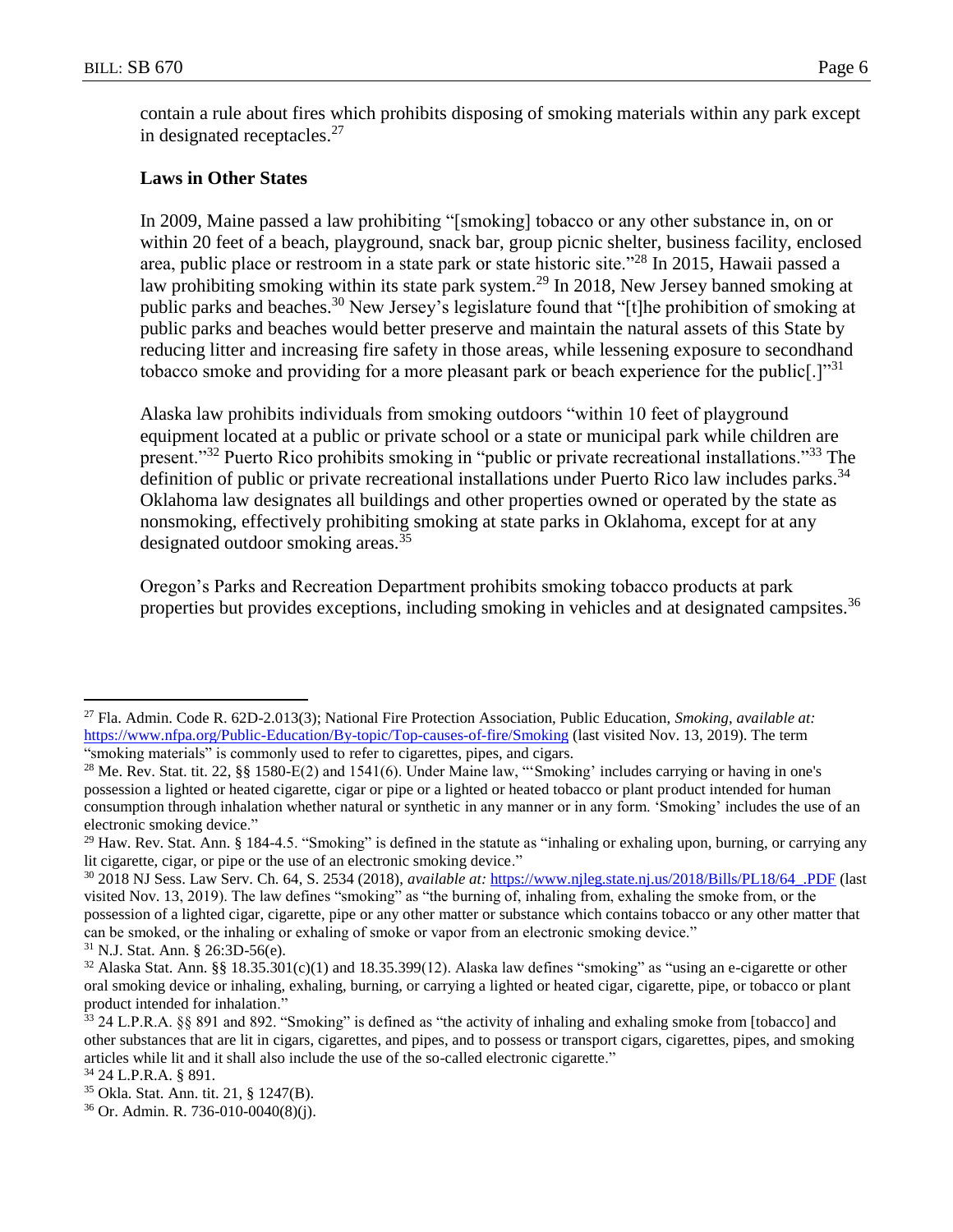$\overline{a}$ 

Outside of Florida, many local governments in the United States have restricted or prohibited smoking in public parks. $37$ 

## **Health and Environmental Concerns**

In 2018, an estimated 16 percent of the adults in Florida were tobacco smokers.<sup>38</sup> Secondhand smoke is generally defined as smoke from burning tobacco products or smoke that is exhaled by a tobacco smoker.<sup>39</sup> Tobacco smoke contains over 7,000 chemicals, including hundreds that are toxic and up to 69 that are known to cause cancer.<sup>40</sup> Exposure to secondhand smoke can cause numerous health problems and has been causally linked to cancer and other fatal diseases.<sup>41</sup> Studies suggest that secondhand smoke in crowded outdoor areas can cause concentrations of air contaminants comparable to those caused by indoor smoking.<sup>42</sup>

Another significant issue with tobacco smoking in natural areas is litter consisting of used cigarette filters, commonly known as cigarette butts. Cigarette butts are typically comprised mainly of cellulose acetate, a plastic-like material that can take years to decompose.<sup>43</sup> It is estimated that of the roughly 6 trillion cigarettes smoked annually worldwide, up to two-thirds of

<sup>38</sup> United Health Foundation, America's Health Rankings, *Annual Report*, *available at:*

<sup>37</sup> American Nonsmokers' Rights Foundation, *Municipalities with Smokefree Park Laws* (2017), *available at:* [https://no](https://no-smoke.org/wp-content/uploads/pdf/SmokefreeParks.pdf)[smoke.org/wp-content/uploads/pdf/SmokefreeParks.pdf](https://no-smoke.org/wp-content/uploads/pdf/SmokefreeParks.pdf) (last visited Nov. 13, 2019). This document lists local governments in the U.S. that have created laws that restrict or prohibit smoking in public parks within their jurisdiction.

<https://www.americashealthrankings.org/explore/annual/measure/Smoking/state/FL> (last visited Nov. 13, 2019). <sup>39</sup> Center for Disease Control and Prevention, *Secondhand Smoke (SHS) Facts*, *available at:* 

[https://www.cdc.gov/tobacco/data\\_statistics/fact\\_sheets/secondhand\\_smoke/general\\_facts/index.htm](https://www.cdc.gov/tobacco/data_statistics/fact_sheets/secondhand_smoke/general_facts/index.htm) (last visited Nov. 13, 2019).

<sup>40</sup> *Id*.; U.S. Department of Health and Human Services, *The Health Consequences of Smoking—50 Years of Progress: A Report of the Surgeon General*, 148 (2014), *available at:* [https://www.surgeongeneral.gov/library/reports/50-years-of](https://www.surgeongeneral.gov/library/reports/50-years-of-progress/full-report.pdf)[progress/full-report.pdf](https://www.surgeongeneral.gov/library/reports/50-years-of-progress/full-report.pdf) (last visited Nov. 13, 2019).

<sup>41</sup> U.S. Department of Health and Human Services, *The Health Consequences of Smoking—50 Years of Progress: A Report of the Surgeon General*, 7 (2014); Center for Disease Control and Prevention, *Secondhand Smoke (SHS) Facts*, *available at:*  [https://www.cdc.gov/tobacco/data\\_statistics/fact\\_sheets/secondhand\\_smoke/general\\_facts/index.htm](https://www.cdc.gov/tobacco/data_statistics/fact_sheets/secondhand_smoke/general_facts/index.htm) (last visited Nov. 13, 2019).

<sup>42</sup> Nipapun Kungskulniti et al., *Secondhand Smoke Point-Source Exposures Assessed By Particulate Matter At Two Popular Public Beaches in Thailand*, 40 J. PUBLIC HEALTH 3, 527–532 (2017), *available at:*

<https://academic.oup.com/jpubhealth/article/40/3/527/4110319?guestAccessKey=5947c328-fd75-4b6c-acfe-28f989c4c639> (last visited Nov. 13, 2019); James Repace, *Benefits of Smoke-free Regulations in Outdoor Settings: Beaches, Golf Courses, Parks, Patios and in Motor Vehicles*, 34 WM MITCHELL L. REV. 1621, 1622–1624 (2008), *available at:*

<https://www.publichealthlawcenter.org/sites/default/files/resources/tclc-symposium-repace.pdf> (last visited Nov. 13, 2019). <sup>43</sup> NOAA, National Ocean Service, *What Is the Most Common Form of Ocean Litter? available at:* 

<https://oceanservice.noaa.gov/facts/most-common-ocean-litter.html> (last visited Nov. 13, 2019); Bonanomi, Giuliano et al., *Cigarette Butt Decomposition and Associated Chemical Changes Assessed by 13C CPMAS NMR*, 10 PLOS ONE 1 e0117393, 2 (2015), *available at:* <https://www.ncbi.nlm.nih.gov/pmc/articles/PMC4307979/pdf/pone.0117393.pdf> (last visited Nov. 13, 2019).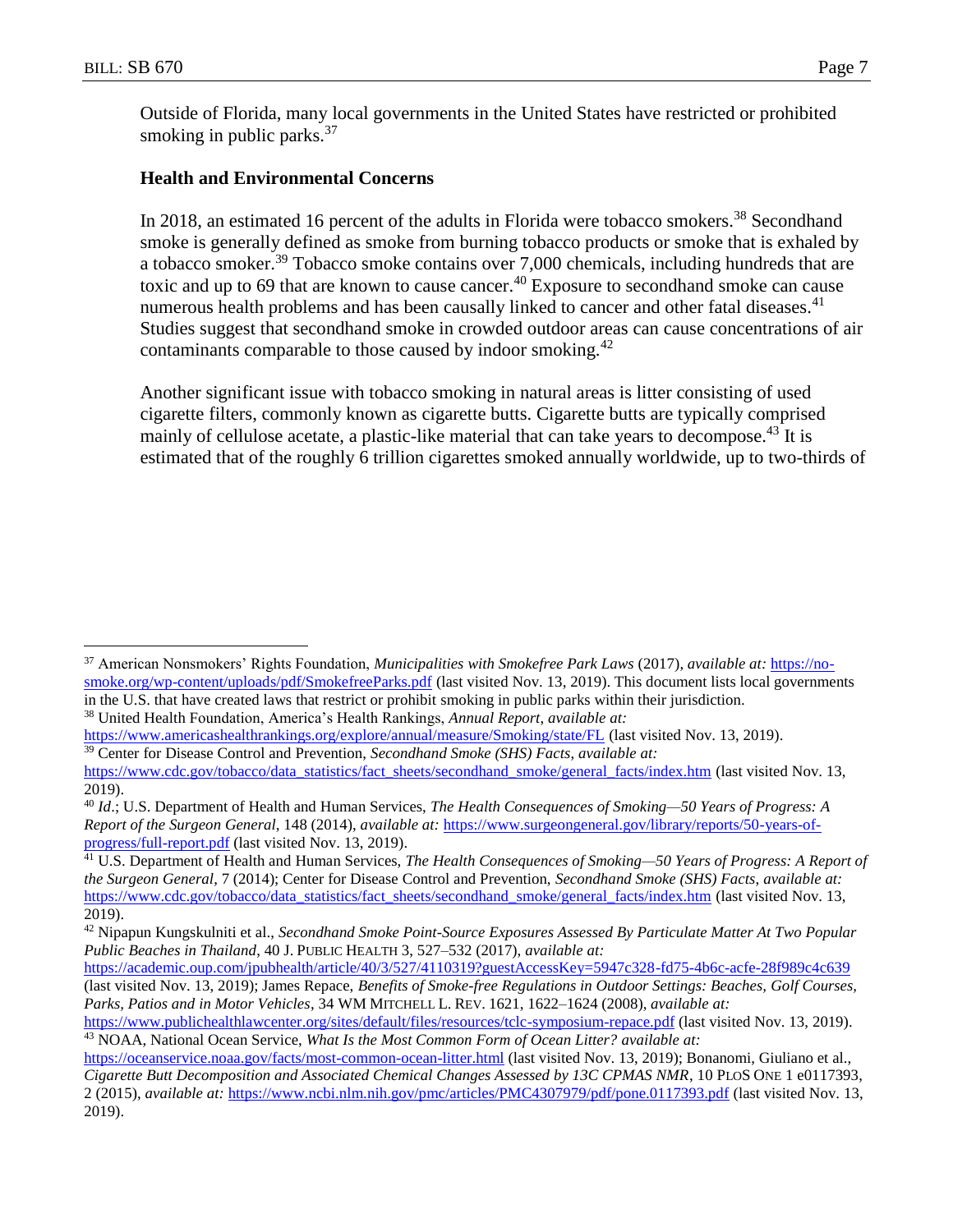the cigarette butts are discarded as litter.<sup>44</sup> Furthermore, cigarette butts contain hazardous substances, and studies have shown these are potentially toxic to animals.<sup>45</sup>

Under Florida law, it is illegal to discard any tobacco product as litter.<sup>46</sup> Discarding a cigarette butt would constitute a noncriminal infraction, punishable by a penalty of \$100 in addition to any court-ordered litter pickup or other commensurate labor.<sup>47</sup> However, barriers such as resource constraints or lack of cooperation can lead to the inadequate enforcement of litter-related laws.<sup>48</sup>

Fires are another significant issue regarding smoking tobacco in public parks. The Legislature has found that cigarettes are the leading cause of fire deaths in Florida and the nation.<sup>49</sup> Florida law requires that cigarettes sold in the state meet standards for reduced ignition propensity.<sup>50</sup> In addition to the risk of fires in buildings, Florida generally has a year-round risk of wildfire.<sup>51</sup> Cigarettes or other smoking materials can cause wildfires when discarded as litter. Data from the United States Forest Service shows that a significant number of wildfires were started by "smoking" between 1992 and 2015.<sup>52</sup> The Florida Forest Service is reporting an increased risk of wildfires for areas of northwestern Florida in the aftermath of Hurricane Michael, due to factors such as increased fuel loadings and reduced access for fire mitigation equipment.<sup>53</sup>

# **III. Effect of Proposed Changes:**

**Section 1** changes the title of part II of ch. 386, F.S., from "INDOOR AIR: SMOKING AND VAPING" to "SMOKING AND VAPING."

 $\overline{a}$ <sup>44</sup> World Health Organization, *Tobacco and Its Environmental Impact: An Overview*, 24 (2017) *available at:* [https://apps.who.int/iris/bitstream/handle/10665/255574/9789241512497-](https://apps.who.int/iris/bitstream/handle/10665/255574/9789241512497-eng.pdf;jsessionid=8E8DFDA81D9C76448B2C9EAD445BC784?sequence=1)

[http://tweb.cjcu.edu.tw/journal/2015\\_03\\_04\\_11\\_23\\_24.114.pdf](http://tweb.cjcu.edu.tw/journal/2015_03_04_11_23_24.114.pdf) (last visited Nov. 13, 2019); Stephanie L. Wright, *Bioaccumulation and Biological Effects of Cigarette Litter in Marine Worms*, 2015 SCI. REP. 5: 14119, 1 (2015), *available at:* <https://www.ncbi.nlm.nih.gov/pmc/articles/PMC4569891/> (last visited Nov. 13, 2019).

[eng.pdf;jsessionid=8E8DFDA81D9C76448B2C9EAD445BC784?sequence=1](https://apps.who.int/iris/bitstream/handle/10665/255574/9789241512497-eng.pdf;jsessionid=8E8DFDA81D9C76448B2C9EAD445BC784?sequence=1) (last visited Nov. 13, 2019); Thomas E. Novotny and Elli Slaughter, *Tobacco Product Waste: An Environmental Approach to Reduce Tobacco Waste*, 1 CURR. ENVIRON. HEALTH REP. 3: 208–216, 208 (2014), *available at* <https://www.ncbi.nlm.nih.gov/pmc/articles/PMC4129234/> (last visited Nov. 13, 2019).

<sup>45</sup> Wenjau Lee and Chih Chun Lee, *Developmental Toxicity of Cigarette Butts - An Underdeveloped Issue*, 113 ECOTOXICOLOGY AND ENVIRON. SAFETY 362-368, 362–363, 367 (2015), *available at:*

<sup>&</sup>lt;sup>46</sup> Section 403.413(2)(d) and (f), (4), F.S.

 $47$  Section 403.413(6)(a), F.S. Littering is a noncriminal infraction if the litter does not exceed 15 pounds in weight or 27 cubic feet in volume.

<sup>48</sup> Keep America Beautiful, *Enforcement and Prosecution Guide 2018*, 13–19 (2018), *available at:*

[https://www.kab.org/sites/default/files/Enforcement\\_and\\_Prosecution\\_Guide\\_Final.pdf](https://www.kab.org/sites/default/files/Enforcement_and_Prosecution_Guide_Final.pdf) (last visited Nov. 13, 2019).

 $49$  Section 633.142(2)(a), F.S.

<sup>50</sup> Section 633.142, F.S.

<sup>51</sup> Florida Department of Agriculture and Consumer Services, Wildland Fire, *Prevention*, *available at:*  <https://www.freshfromflorida.com/Divisions-Offices/Florida-Forest-Service/Wildland-Fire> (last visited Nov. 13, 2019).

<sup>52</sup> Karen C. Short, *Spatial Wildfire Occurrence Data For the United States*, *1992-2015* (2017), *available at:* <https://www.fs.usda.gov/rds/archive/Product/RDS-2013-0009.4/> (last visited Nov. 13, 2019). The data can be viewed by

clicking on the file labeled "RDS-2013-0009.4\_ACCDB.zip," and viewing the column labeled "STAT\_CAUSE\_DESCR."

<sup>53</sup> Jim Karels, Director, Florida Forest Service, Presentation to the Florida Senate Environment and Natural Resources Committee, January 8, 2019, *Hurricane Michael Impacts, Actions and Needs*, slides 14-16, 18 (2019).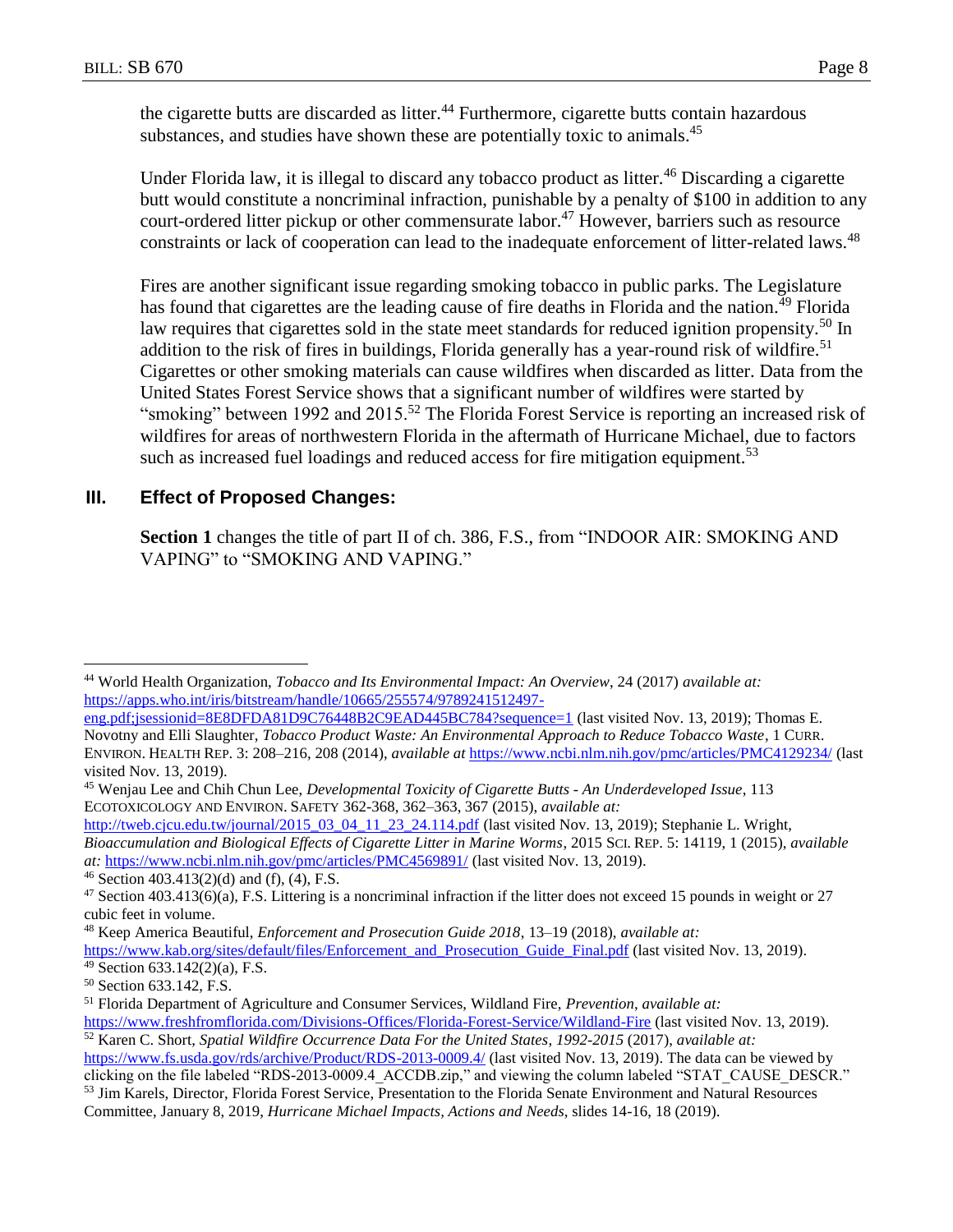**Section 2** amends s. 386.201, F.S., to provide that the short title of part II of ch. 386, F.S. is renamed the "Florida Clean Air Act," and removes the reference to "indoor" air in the current title.

**Section 3** amends s. 386. 209, F.S., to provide counties the authority to further restrict smoking within the boundaries of any public beach or park they own. Given the existing definition of "smoking" in ch. 386, F.S., the bill allows counties to further restrict the ability for any person to inhale, exhale, burn, carry, or possess any lighted tobacco product, including cigarettes, cigars, pipe tobacco, or any other lighted tobacco product, at a public beach or park.

**Section 4** creates s. 386.2095, F.S., which prohibits smoking within the boundaries of a state park. This provision will be enforced by the DEP and the Fish and Wildlife Commission's (FWC) Division of Law Enforcement. The DEP will establish rules and penalties in regards to the smoking prohibition.

**Section 5** amends s. 381.84, F.S., to account for the name change described in section 1 of the bill. The "Florida Clean Indoor Air Act" referenced in the tobacco education and use prevention program statute is renamed the "Florida Clean Air Act."

**Section 6** amends s. 386.211, F.S., to account for the name change described in section 1 of the bill. The "Florida Clean Indoor Air Act" referenced in the public announcements in mass transportation terminals statute is renamed the "Florida Clean Air Act."

**Section 7** states that the act will take effect on July 1, 2020.

## **IV. Constitutional Issues:**

A. Municipality/County Mandates Restrictions:

None.

B. Public Records/Open Meetings Issues:

None.

C. Trust Funds Restrictions:

None.

D. State Tax or Fee Increases:

None.

E. Other Constitutional Issues:

None.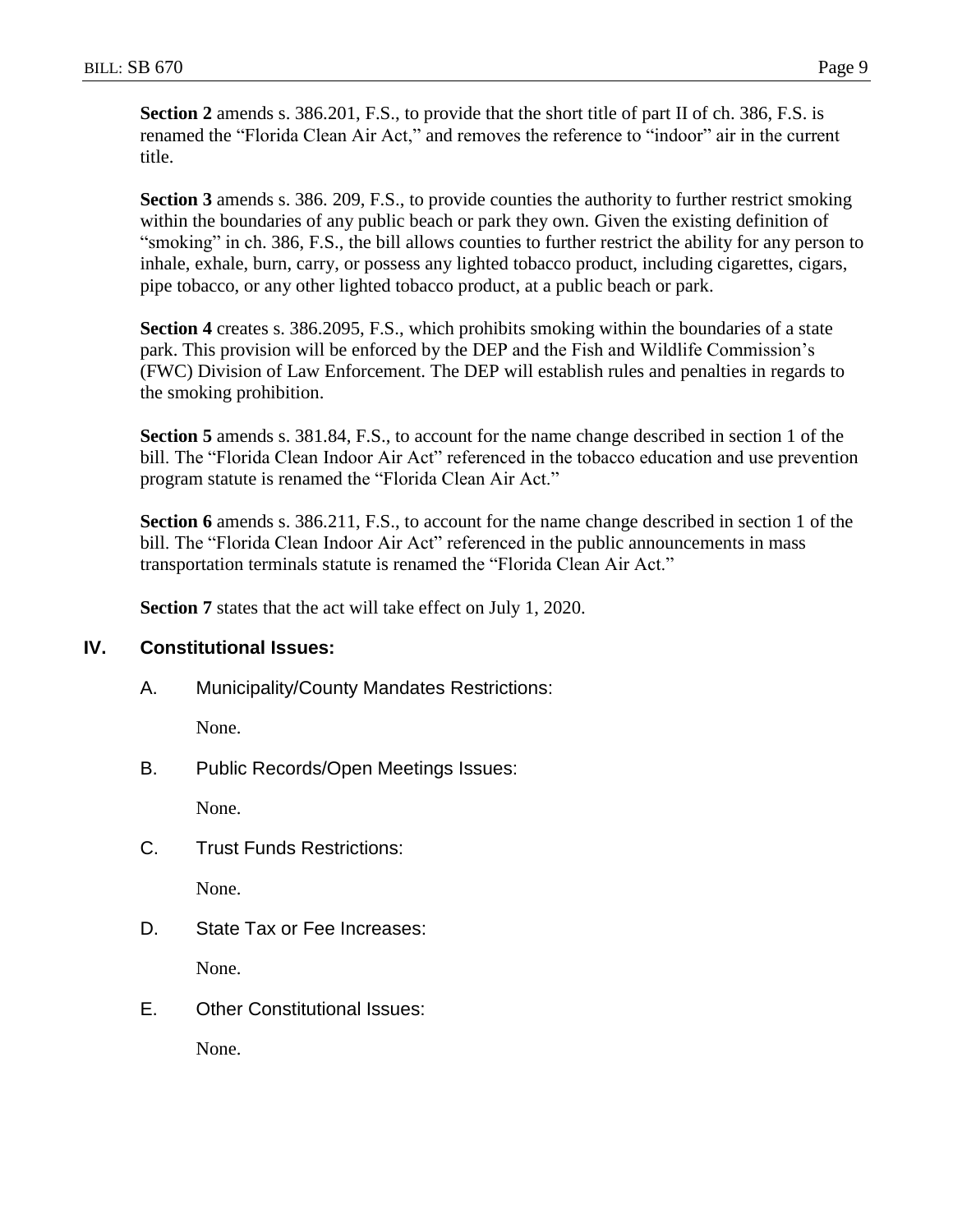## **V. Fiscal Impact Statement:**

A. Tax/Fee Issues:

None.

### B. Private Sector Impact:

Visitors to county-owned beaches and parks and state parks who violate smoking restrictions may be subject to the applicable fines or civil penalty for such violations.

## C. Government Sector Impact:

County governments that opt to restrict smoking within the boundaries of public beaches and parks may incur indeterminate expenses related to enacting and enforcing such restrictions.

To the extent smoking restrictions deter or encourage visitation of a county or state park, the government sector may experience fluctuation in revenues generated by a public beach or park admittance fee.

State parks may see an increase in the number of fines that are assessed for violations of the smoking prohibition. Such fines are paid to the FWC and deposited in the State Game Trust Fund, pursuant to s. 258.008(1), F.S. Thus, the bill may increase revenue for the FWC's State Game Trust Fund.

The DEP may incur costs to adopt rules to implement the prohibition of smoking in state parks. The DEP and the FWC's Division of Law Enforcement may incur additional costs to enforce the prohibition of smoking in state parks.

## **VI. Technical Deficiencies:**

None.

## **VII. Related Issues:**

There is no definition for "public beach" or "public park" in chapter 386, F.S., so it may not be clear exactly which areas may be subject to the bill's optional prohibition on smoking.

Although this bill specifically deals with "smoking," counties are currently allowed to impose more restrictive regulation on the use of vapor-generating devices under s. 386.209, F.S.

This bill only provides counties the authority to prohibit smoking in parks, whereas municipalities would not be allowed to enact similar smoking restrictions.